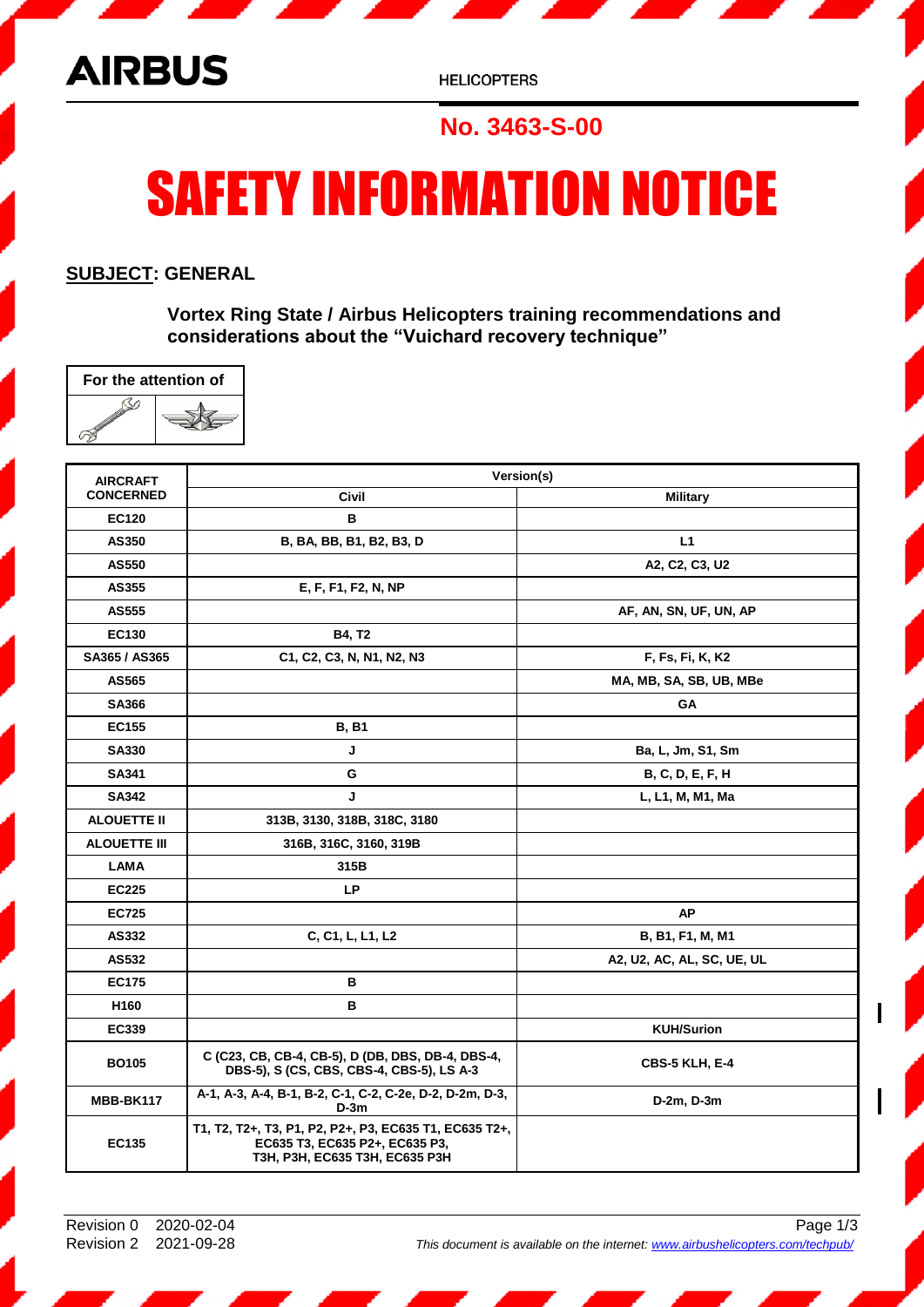# **AIRBUS**

**HELICOPTERS** 

### **No. 3463-S-00**

#### **Introduction**

The purpose of revision 2 is to harmonize the "classical technique" in accordance with Safety Information Notice No. 3123-S-00 "Useful information about the Vortex Ring State (VRS) phenomenon".

Following a publication on how to escape a Vortex Ring State (VRS) with the "Vuichard recovery technique", Airbus Helicopters believes it is important to explain our position regarding Airbus Helicopters global training philosophy related to VRS and the consequences of the different techniques.

The "classical technique" for escaping from VRS is to check power and increase the collective pitch as required, simultaneously by applying decisively forward cyclic input to gain airspeed (1-2sec). Once sufficient airspeed is achieved (20-30kts), adjust the pitch attitude to level the helicopter.

The "Vuichard recovery technique" differs in that the pilot is required to use the collective pitch, while applying lateral cyclic and maintaining heading control with the pedals. Thus, this technique is designed to escape the column of descending air by moving laterally.

#### **Vortex ring state and Airbus Helicopters recommendations for training**

Entry into VRS can start with rotor thrust fluctuations, increased vibration levels. It continues with the feeling of lightness in the seat and if no immediate action is taken by the pilot, VRS quickly becomes a dangerous situation, especially when the helicopter is in close proximity to the surface. The aircraft may experience ever increasing rates of descent, up to several thousands of FPM, while also suffering from loss of effectiveness of cyclic and yaw control inputs. Without proper flight control inputs, and sufficient time to recover, VRS often results in an accident. Fully developed VRS is very dangerous and often fatal.

Early detection and avoidance of VRS is critical. Pilots should understand the importance of early recovery. Pilots should be trained to detect VRS at its incipient stage by recognizing the early warning signs. **The "classical technique" is effective in avoiding penetration beyond the incipient stage of VRS. However, the "Vuichard recovery technique" may be applied in case of early warning detection in specific operational conditions like rear wind in final approach or helicopter in front of an obstacle.**

Airbus Helicopters has performed tests to gather data for a more complete understanding of the aerodynamic loads on the helicopter. Airbus Helicopters does not consider VRS as a normal part of the flight domain of any rotorcraft. Dynamic loads on some components of the rotor system increase significantly in full VRS and are not completely taken into account in the components service life. **As an aircraft manufacturer, we do not recommend to place the helicopter in fully developed VRS.**

We believe that VRS training should concentrate on clear wording, thorough theoretical description/understanding, with an emphasis on early detection of VRS in order to avoid entering this situation. **Flight training should focus on early signs and initial actions**: **Recognize and Avoid.**